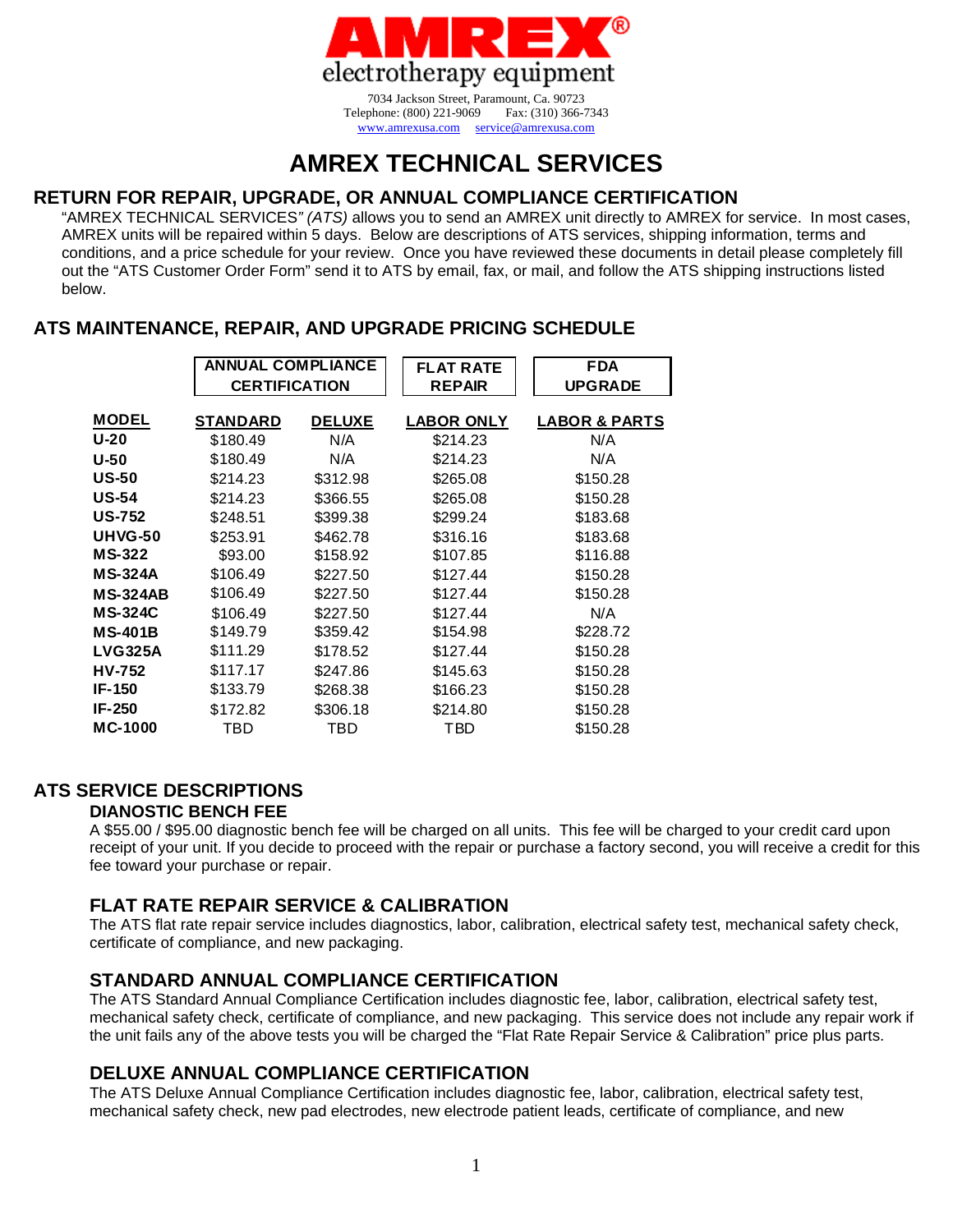packaging. This service does not include any repair work if the unit fails any of the above tests you will be charged the "Flat Rate Repair Service & Calibration" price plus parts.

### **FDA PATIENT LEAD UPGRADE**

ATS will upgrade units to accommodate patient leads that comply with the FDA performance standards. This upgrade allows units to accommodate the new FDA compliant patient leads by removing the non compliant jacks and replacing them with jacks that are in compliance.

### **SHIPPING AND OTHER INFORMATION**

ATS ships UPS Ground. Special delivery options or shipments outside the continental US are available for an extra cost.

### **FREIGHT VALUE PROTECTION INSURANCE**

We recommend buying protection against freight carrier loss/damage at \$1.15 per \$100 of coverage.

### **MOST COMMON PRACTIONER ERRORS**

#### **I have no power to my unit and none of the lights are coming on.**

Please make sure the power cord is properly plugged in and fully seated in the back of the unit.

#### **The patient states that they do not feel anything.**

Evaluate the age and wear of your accessories. This is a very common complaint and usually occurs when accessories have lost their effectiveness over time due to wear, breaks, and shorts from excessive or improper use. Also many repair requests are resolved by just re-familiarizing yourself with the proper operations and the intensity safety reset feature on all AMREX units. You can do this by visiting our website and watching a video tutorial or downloading and rereading the operational manual for your unit.

#### **The muscle stimulation jumps or is intermittent or patient complains of shock like sensations.**

Evaluate the age and wear of your accessories. This is a very common complaint and usually occurs when accessories have lost their effectiveness over time due to wear, breaks, or shorts from excessive or improper use. Also make sure you are using a proper conductive medium such as AMREX conductive spray and gel.

### **ATS RMA INSTRUCTIONS**

- 1. Please review the section above called **"MOST COMMON PRACTIONER ERRORS".**
- 2. If you have access to the internet goes to www.amrexusa.com. Under the service tab you can download the "ATS Customer Order Form". If you do not have access to the internet give us a call and we will fax or email you one.
- 3. Once you have received the "ATS Customer Order Form" fill it out completely. Once it has been filled out completely send it back to ATS via email, fax, or mail. Please call our office (310-527-6868) for a RMA # Office Hours 7:00 am-3:00pm M-F PST **Packages without an RMA number will not be accepted.**

### **ATS SHIPPING INSTRUCTIONS**

- 1. Package the unit to prevent shipping damage during transportation. We recommend that you use the original packaging that the unit was delivered in. If you do not have the original packaging you can call AMREX and we will ship you the unit's original box with foam inserts for a fee of \$18.00 plus shipping.
- 2. Include all the accessory items such as patient lead cords, power cords, flextrodes, rubber pad electrodes, transducer, and any other and all accessories used with the unit. Including these parts will make our analysis easier and in the event a defect cannot be found with the unit, we may be able to help you track down the defective unit accessory. Make sure the accessory parts fit snuggly in the box to prevent further damage.
- 3. **IMPORTANT** Verify that the serial number on the end of the transducer cable matches the transducer serial number on the back of the unit. Transducers are not interchangeable; each transducer is calibrated to one individual unit. If the transducer serial numbers do not match, the unit will be returned at your expense.
- 4. Fill-out and include the *ATS Order Form* with the unit. Make sure to write the RMA # on the front of the box.
- 5. Complete the credit card authorization section of the order form. If you wish to pay by check include a check for \$55.00 / \$95.00 with the unit. Please be aware that if you decide not to include your credit card information and proceed with your repair with the check method your repair time will increase due to an extended waiting period for funds in order to proceed with your repair.
- 6. Ship unit, transducer and all accessories to ATS at the address below:

**AMREX TECHNICAL SERVICES RMA # XXXX 7034 Jackson Street Paramount, Ca. 90723**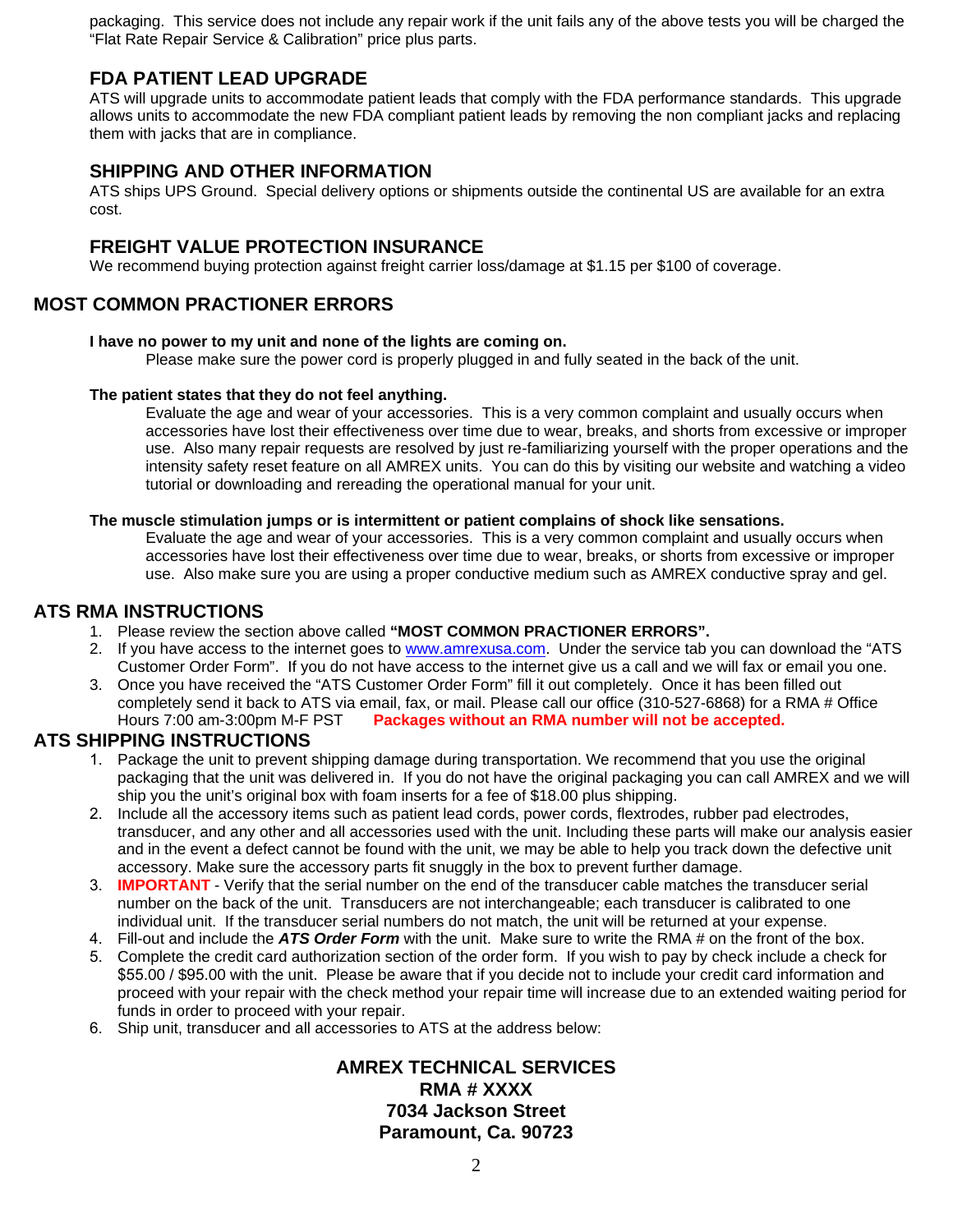## **ATS PROCEDURES ONCE THE UNIT HAS BEEN PROPERLY RECIEVED**

Once the unit is properly received with a signed order form and credit card information, ATS will charge a \$55 / \$95 diagnostic on each unit. Once that has been charged ATS will diagnose and prepare a quote for your review. Once a quote has been prepared and delivered. You will be asked to make one of the following choices:

- 1. Sign the quote authorizing us to proceed with the repair at the quoted price (diagnostic bench fee will be credited toward repair).
- 2. Trade in your unit for a factory second if available (diagnostic bench fee will be credited toward the trade in purchase price).
- 3. Decide not to proceed with the repair and have the unit shipped back at your expense (\$55 /\$95 diagnostic bench fee will still apply)
- 4. Agree to have ATS dispose of your unit at no additional cost (\$55 /\$95 diagnostic bench fee will still apply).

Please note that payment is required before any service will begin and all units that are left at ATS for over 90 days will be automatically disposed of.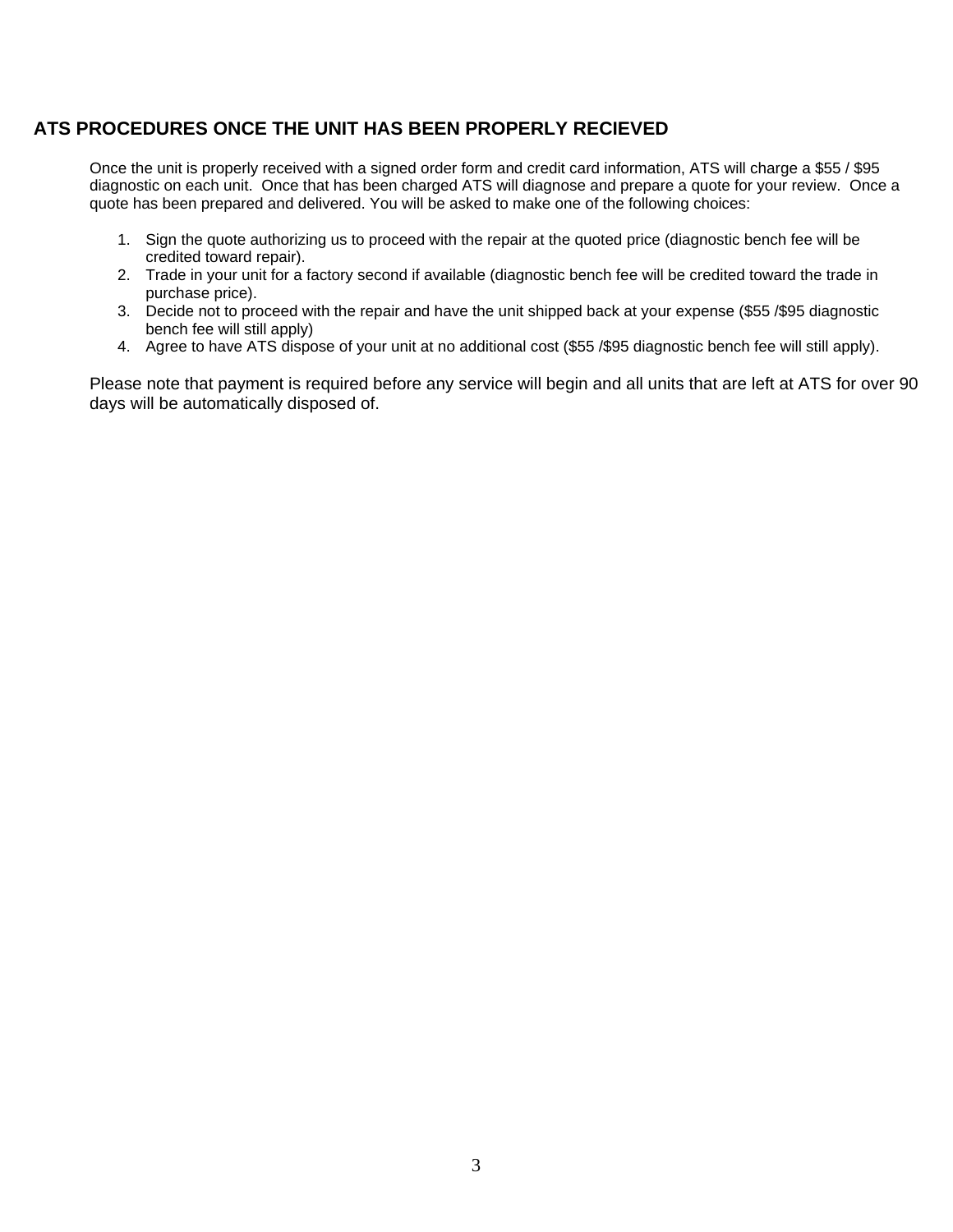# ATS CUSTOMER ORDER FORM

GENERAL INFORMATION – PLEASE FILL IN ALL INFORMATION

(Return this form with the unit)

|                                                                                                                                                                                                                                                                             |                                  |                                                                                                                                                                                                                                                                                                                                                                                           | RMA                                                                    |  |
|-----------------------------------------------------------------------------------------------------------------------------------------------------------------------------------------------------------------------------------------------------------------------------|----------------------------------|-------------------------------------------------------------------------------------------------------------------------------------------------------------------------------------------------------------------------------------------------------------------------------------------------------------------------------------------------------------------------------------------|------------------------------------------------------------------------|--|
|                                                                                                                                                                                                                                                                             |                                  |                                                                                                                                                                                                                                                                                                                                                                                           | Contact <u>Contact Contact Contact</u>                                 |  |
| Unit Model $\#$ ________________                                                                                                                                                                                                                                            | Unit Serial #___________________ | Transducer Serial #                                                                                                                                                                                                                                                                                                                                                                       |                                                                        |  |
| Phone # ______________________                                                                                                                                                                                                                                              | Fax # _______________________    |                                                                                                                                                                                                                                                                                                                                                                                           | Email <u>_____________________________</u>                             |  |
|                                                                                                                                                                                                                                                                             |                                  |                                                                                                                                                                                                                                                                                                                                                                                           |                                                                        |  |
|                                                                                                                                                                                                                                                                             |                                  | State _______                                                                                                                                                                                                                                                                                                                                                                             | Zip Code <b>compared to the State of State State</b>                   |  |
| PLEASE CHECK ALL THAT APPLY:                                                                                                                                                                                                                                                |                                  |                                                                                                                                                                                                                                                                                                                                                                                           |                                                                        |  |
| ATS SERVICE (see ATS service descriptions)<br>FDA Patient Lead Upgrade (Calibration Excluded)<br>Flat Rate Repair Service & Calibration (Parts Excluded)<br>Annual Compliance Certification - Deluxe (Parts Excluded)                                                       |                                  |                                                                                                                                                                                                                                                                                                                                                                                           | <b>EXPEDITE SERVICE</b><br>24 Hr to 48 Hr Turnaround - Additional \$56 |  |
| Annual Compliance Certification - Standard (Parts Excluded)<br><b>UPGRADE SHIPPING</b><br>UPS 2 <sup>ND</sup> DAY AIR (additional fee)<br>UPS NEXT DAY AIR (additional fee)<br><b>UPS GROUND</b><br><b>Special Shipping Instructions:</b>                                   |                                  | <b>FREIGHT VALUE PROTECTION INSURANCE</b><br>There is a \$1.15 charge for every \$100 in<br>coverage for UPS insurance.<br>$\Box$ I wish to participate in the freight value protection<br>insurance and have ATS assign a value based on unit<br>replacement cost.<br>$\Box$ I would like freight value protection insurance in the<br>I decline the freight value protection insurance. |                                                                        |  |
| Please describe the problem that you are having with your unit, so the technicians may duplicate the problem, in order<br>to evaluate it appropriately:                                                                                                                     |                                  |                                                                                                                                                                                                                                                                                                                                                                                           |                                                                        |  |
| <b>METHOD OF PAYMENT</b><br>I have included a check for \$55. (stimulator)   I have included a check for \$95. (ultrasound or interferential unit)<br>I have completed the information below and would like for you to bill my Credit Card.<br>$\mathsf{L}$                 |                                  |                                                                                                                                                                                                                                                                                                                                                                                           |                                                                        |  |
|                                                                                                                                                                                                                                                                             |                                  |                                                                                                                                                                                                                                                                                                                                                                                           |                                                                        |  |
| Credit Card: □ Visa □ MC □ Amex □ Discover Credit Card Expiration Date _________                                                                                                                                                                                            |                                  | 3 Digit CVV # (Back of Card) ___________                                                                                                                                                                                                                                                                                                                                                  |                                                                        |  |
|                                                                                                                                                                                                                                                                             |                                  | 4 Digit Security Code Amex only __________                                                                                                                                                                                                                                                                                                                                                |                                                                        |  |
| Cardholder's Name ________________________________                                                                                                                                                                                                                          |                                  |                                                                                                                                                                                                                                                                                                                                                                                           |                                                                        |  |
|                                                                                                                                                                                                                                                                             |                                  |                                                                                                                                                                                                                                                                                                                                                                                           |                                                                        |  |
| City City City City Code City Contact City Code City Code City Code City Code City Code City Code City Code City<br>I authorize to be charged a \$55 / \$95 diagnostic bench fee and authorize AMREX to proceed with the diagnostic<br>procedures in the repair of my unit. |                                  |                                                                                                                                                                                                                                                                                                                                                                                           |                                                                        |  |
| Print Name ________________________________                                                                                                                                                                                                                                 |                                  | Sign Name _________________________                                                                                                                                                                                                                                                                                                                                                       | Date ______________                                                    |  |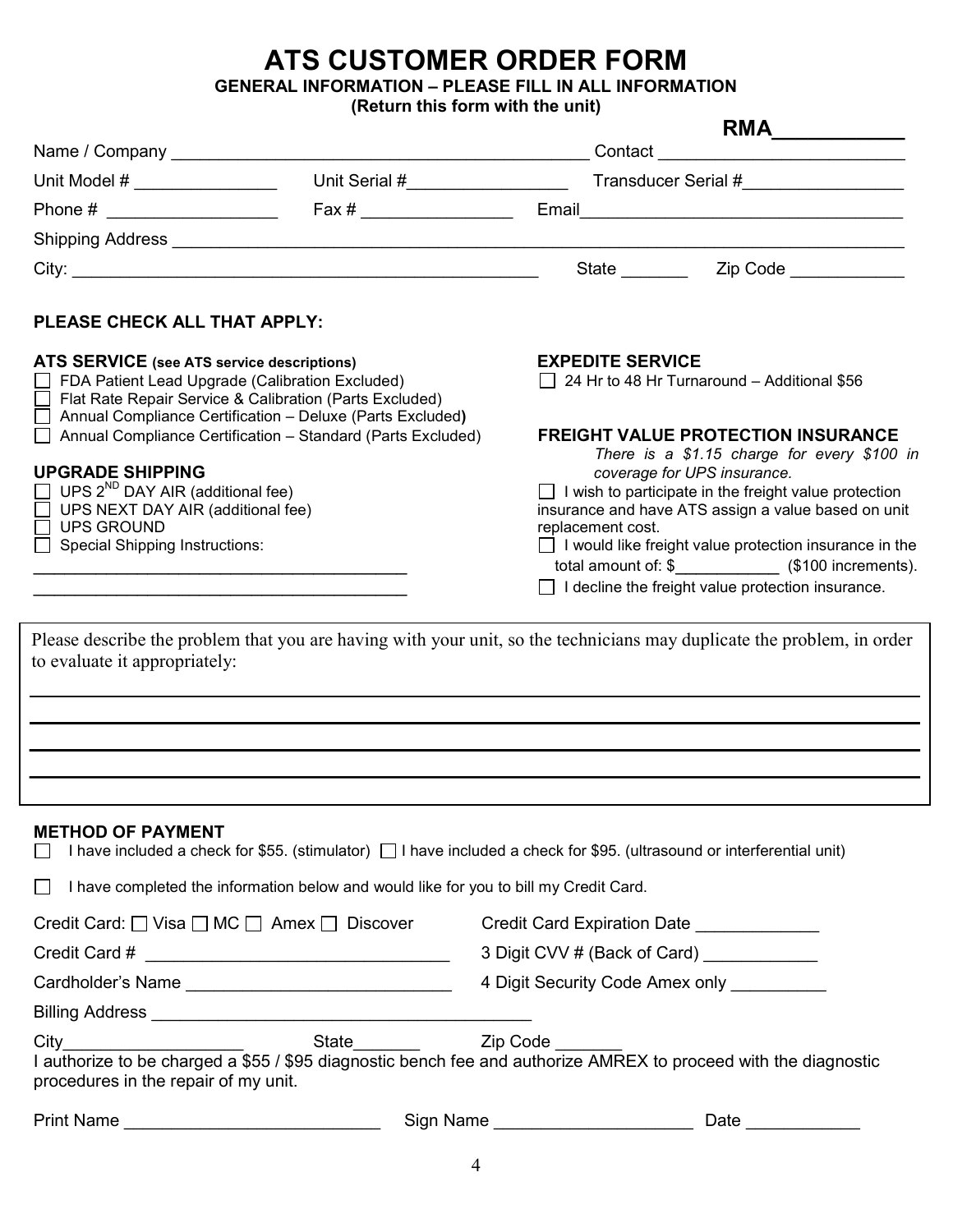# **ATS TERMS & CONDITIONS OF SALE**

#### **OFFER ACCEPTANCE**

These terms and conditions (these "Terms") are deemed part of all quotations, acknowledgments, invoices, purchase orders and other documents, whether electronic or in writing, relating to the sale of products or services (collectively, the "Products") by Amrex Technical Services ("ATS") a division of Amrex – Zetron Inc. ATS hereby objects to any terms or conditions proposed in Buyer's purchase order or other documents which are inconsistent with, or in addition to these Terms.

#### **PRICES & PAYMENT**

All prices stated are current, subject to change without notice by ATS. Buyer agrees to pay the price in effect at time order is received. Payments for Products received are due at time of shipment unless otherwise stated in the invoice. Accepted methods of payment are Credit Card (VISA, MasterCard, Discover, AMEX), money orders, checks, or by dealer account in good standing.

#### **DIAGNOSTIC FEES**

A non refundable diagnostic fee of \$55.00 / \$95.00 will be charged for all units that are deemed unrepairable. Units requested for return will incur our standard shipping and handling fee.

#### **NO PROBLEM FOUND (NPF) CHARGES**

All Products received by ATS that undergo analysis and testing will be charged at full price whether or not a problem can be found. It is the Buyer's responsibility to verify a problem exists with the unit before sending it to ATS for repair. Products meeting the conditions of warranty will not be charged. All products subject to NPF charges receive full warranty coverage under the terms of the applicable ATS warranty.

#### **FACTORY SECOND EXCHANGE PROGRAM**

If you choose to participate in the ATS factory second exchange program the unit that will not be repaired will be kept and disposed of by ATS.

#### **CURRENCIES**

All prices quoted herein are in U.S. dollars.

#### **GOVERNMENTAL APPROVALS**

Buyer shall be responsible for, and shall bear all costs involved in, obtaining any government approvals required for the importation or sale of the Products.

#### **TAXES**

All taxes, duties and other governmental charges required to be collected directly or indirectly for the manufacture, production, sale, delivery, importation, consumption or use of the Products sold hereunder (including customs duties and sales, excise, use, turnover and license taxes) shall be remitted by Buyer.

#### **FINANCIAL**

If the financial position of Buyer at any time becomes unsatisfactory to ATS, ATS reserves the right to stop shipments or require satisfactory security or payment in advance. If Buyer fails to make payment or otherwise comply with these Terms or any related agreement, ATS may (without liability and in addition to other remedies) cancel any unshipped portion of Products sold hereunder and stop any Products in transit until Buyer pays all amounts, including amounts payable hereunder, whether or not then due, which are owing to it by Buyer. Buyer shall in any event remain liable for all unpaid accounts.

#### **CANCELLATION**

Orders are not subject to rescheduling or cancellation unless Buyer indemnifies ATS fully against all costs or expenses arising in connection therewith.

#### **FORCE MAJEURE**

ATS shall not be liable for any delay or failure in delivery resulting from causes beyond its control, including earthquakes, fires, floods, strikes or other labor disputes, shortage of labor or materials, accidents to machinery, acts of sabotage, riots, delay in or lack of transportation or the requirements of any government authority.

#### **SHIPPING & DELIVERY**

Unless otherwise expressly requested by Buyer and agreed by ATS: All Return for Repair (All "RFR") Products inbound to ATS for repairs are FOB ATS's dock. No inbound RFR shipping costs or risk of loss while in-transit to ATS will be borne by ATS. All sales and shipments of Products shall be FOB ATS (unless otherwise stated in writing by ATS), at which point title to and all risk of loss of the Products shall pass from ATS to Buyer, provided that ATS shall retain a security interest in the Products until the full purchase price is paid by Buyer; Outbound Shipments of RFR parts shall be by a carrier and method selected by ATS where freight costs for deliveries to the continental U.S. will be paid by the customer. Costs for shipments outside the continental U.S., for special carriers and/or for special delivery options selected by the Buyer will be at an additional cost to the Buyer. Outbound Shipments for all other services shall be by a carrier and method selected by ATS; such carrier shall act as the agent of Buyer and delivery to such carrier shall constitute delivery to Buyer; all shipping and delivery dates are estimates only. ATS will package Products as it deems proper for protection against normal handling and extra charges apply to special conditions.

#### **SHIPPING & DELIVERY CLAIMS**

Any claim by Buyer against ATS for shortage or damage to the Products must be presented in writing to ATS within 30 days of receipt of shipment.

#### **WARRANTIES**

ATS's exclusive warranty is that the Products will be free from defects in materials and workmanship when used according to professional norm, standards and practices. The warranty is for a period of ninety days or such other period expressed in writing by ATS. ATS disclaims all other warranties, express or implied. ATS shall not be liable for the suitability or unsuitability or the results from the use of Product in combination with any electrical or electronic components, circuits, system assemblies, or any other materials or substances or environments. Any advice, recommendations or information given orally or in writing are not to be construed as an amendment or addition to the above warranty.